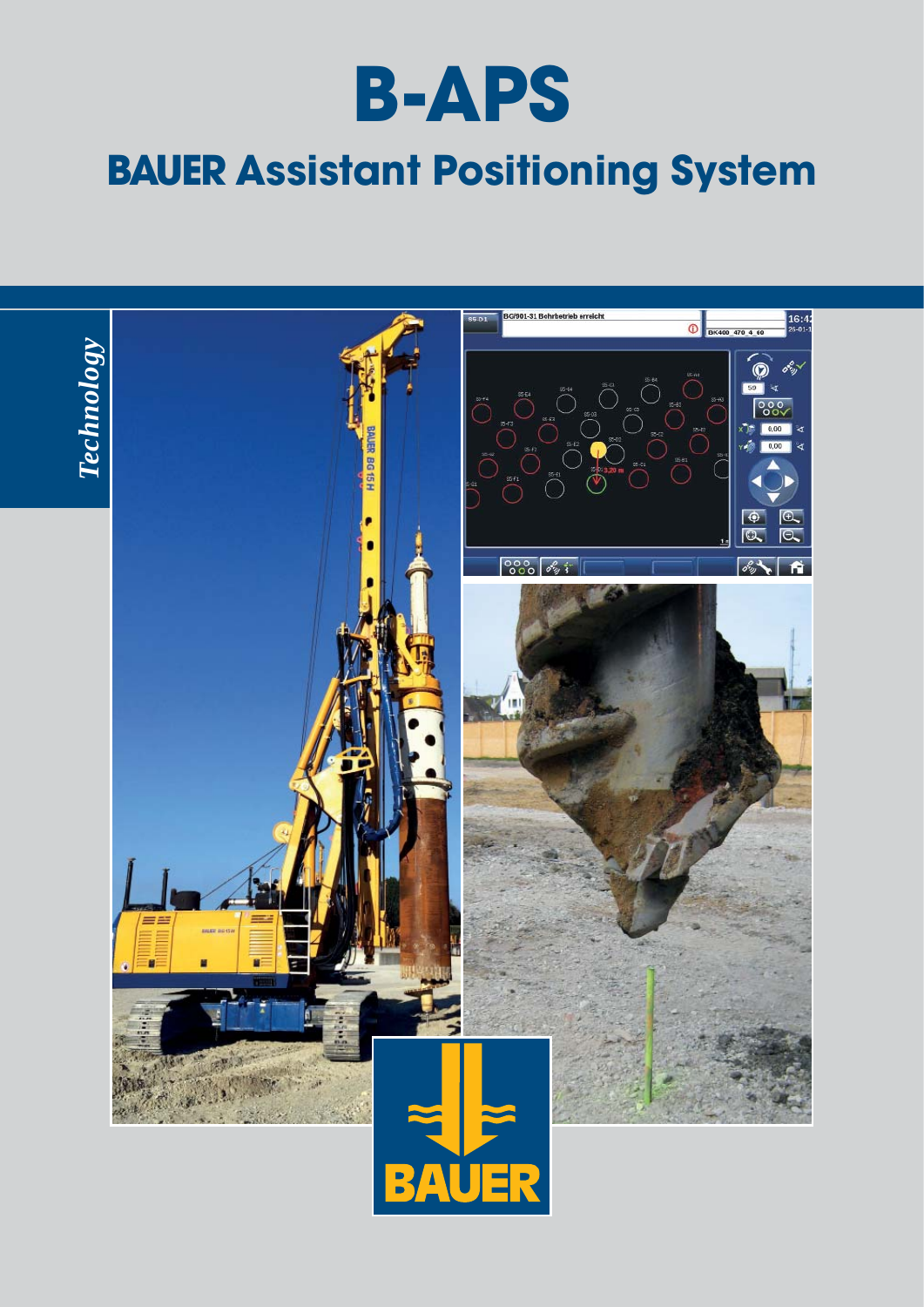# **Satellitengestütztes Navigationssystem für Positionierung und Dokumentation**

## **Spotlights**

## **Steigern Sie die Produktivität Ihres Bohrgeräts und nutzen Sie die Vorteile einer satellitengestützten Positionierung**

- Bohrgerät empfängt seine aktuelle Position und Gerätefahrer wird über den Arbeitsbildschirm der B-Tronic **einfach**, **schnell** und **präzise** zum nächsten Pfahl/Ansatzpunkt geführt
- Zeit und Kosten für einzelnes, manuelles Abstecken der Ansatzpunkte entfällt. Höhere **Produktivität** und **Qualitätssteigerung**
- Nur ein B-Tronic-Bildschirm für Maschinenbedienung und Positionierung
- Gerätefahrer sieht auf einen Blick bereits gebohrte und noch zu bohrende Pfähle
- Ergänzend zum B-Report Protokoll der Soll- und Ist-Koordinaten (nach Fertigstellung) für jeden Pfahl
- Einfacher Import- und Export der Pfahldaten zur **Dokumentation** und zum Nachweis, dass **alle Pfähle** mit entsprechender **Exaktheit** gebohrt wurden.
- **Verfügbar für BG PremiumLine Geräte**

| Geeignet für                                |           | <b>Positionierung</b> | <b>Dokumentation</b> |
|---------------------------------------------|-----------|-----------------------|----------------------|
| Drehbohrverfahren (Kelly, CFA, FDP, )       | Gründung  |                       |                      |
|                                             | Pfahlwand | $\equiv$              |                      |
| Bodenverbesserungsverfahren (RDV, ROB, RSV) |           |                       |                      |
| Bodenmischverfahren (CSM, SMW, )            |           | $\equiv$              |                      |

#### <sup>1</sup> Positionierung über Bohrschablone/Leitwand

#### **Lieferumfang**

- Zwei GNSS-Antennen, inkl. Halter am Oberwagen
- Dual GNSS-Empfänger (für GPS- und Glonass-Empfang, optional für Galileo, BeiDou), inkl. Funkmodem/-antenne (für Empfang von Korrekturdaten einer lokalen Basisstation),
- HSPA-Telefonmodem (für Empfang von Korrekturdaten über Internetdienst und optionalen Fernwartungs-Support)
- B-Tronic-Softwaremodul (für Positionierung und Dokumentation)
- Neigungssensoren (zur Berücksichtigung der Maschinenkinematik)
- Verkabelung und Installation (Einrichtung der Maschine)

#### **Baustellen-Infrastruktur**

- Lokale Basisstation oder internetbasierender Korrekturdatendienst
- Baustelleneinrichtung (lokale Transformation)
- Projektdaten und Festpunkte

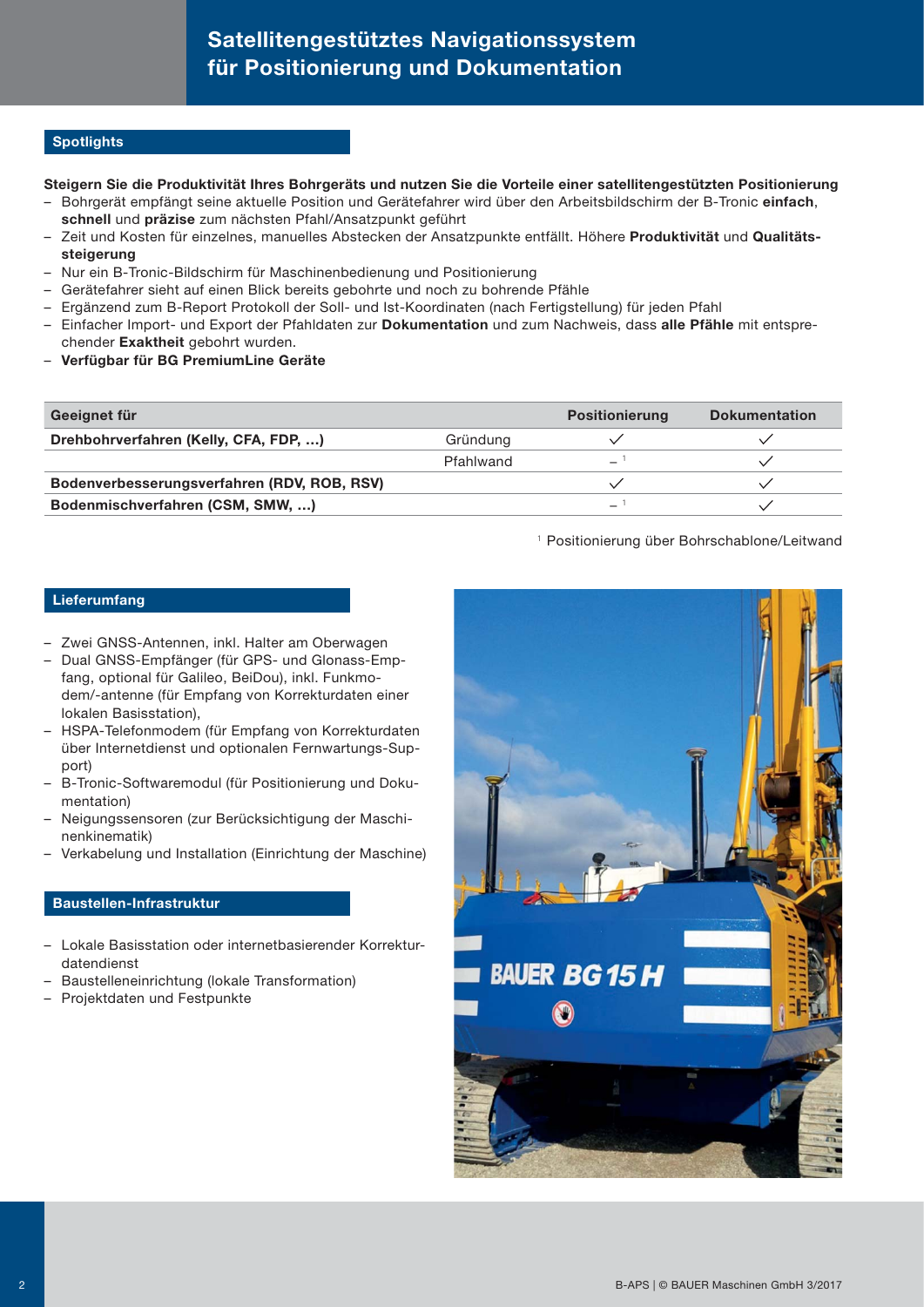# *Satellite-based Navigation System for Positioning and Documentation*

## *Spotlights*

#### *Increase productivity of your drilling rig and take advantage of satellite-based positioning*

- *The drilling rig receives current position and the rig operator is easy, fast and precisely guided by the B-Tronic display to the next pile position.*
- *Time and costs for single, manual setting-out of pick-up points are omitted. Higher productivity and quality improvement.*
- *Only one B-Tronic display for machine operation and positioning.*
- *Rig operator sees already drilled and yet to drill piles at a glance.*
- *Complementary to the B-Report, a protocol of target coordinates and actual coordinates (after completion) for each pile is saved.*
- *Easy import and export of pile data for documentation and proof that all piles were done with accordant precision.*
- *Available for BG PremiumLine rigs*

| <b>Suitable for</b>                         |             | <b>Positioning</b> | <b>Documentation</b> |
|---------------------------------------------|-------------|--------------------|----------------------|
| Rotary drilling methods (Kelly, CFA, FDP, ) | foundations |                    |                      |
|                                             | pile wall   |                    |                      |
| Soil improvement methods (VF, VD, VCC)      |             |                    |                      |
| Soil mixing methods (CSM, SMW, )            |             |                    |                      |

<sup>1</sup>*Positioning by drilling template/guide wall*





#### *Scope of delivery*

- *Two GNSS antennas, incl. holders at upper carriage*
- *Dual GNSS receiver (for GPS and Glonass reception, optional for Galileo, BeiDou), incl. radio modem/antenna (for receiving of correction data, sent out by local base station)*
- *HSPA phone modem (for receiving of correction data, sent out by internet service, and optional teleservice)*
- *B-Tronic software module (for positioning and documentation)*
- *Inclination sensors (for consideration of machine kinematics)*
- *Cabling and installation (set-up of machine)*

# *Construction site infrastructure*

- *Local base station or internet-based correction data service*
- *Construction site setup (local transformation)*
- *Project (pile) data and reference points*